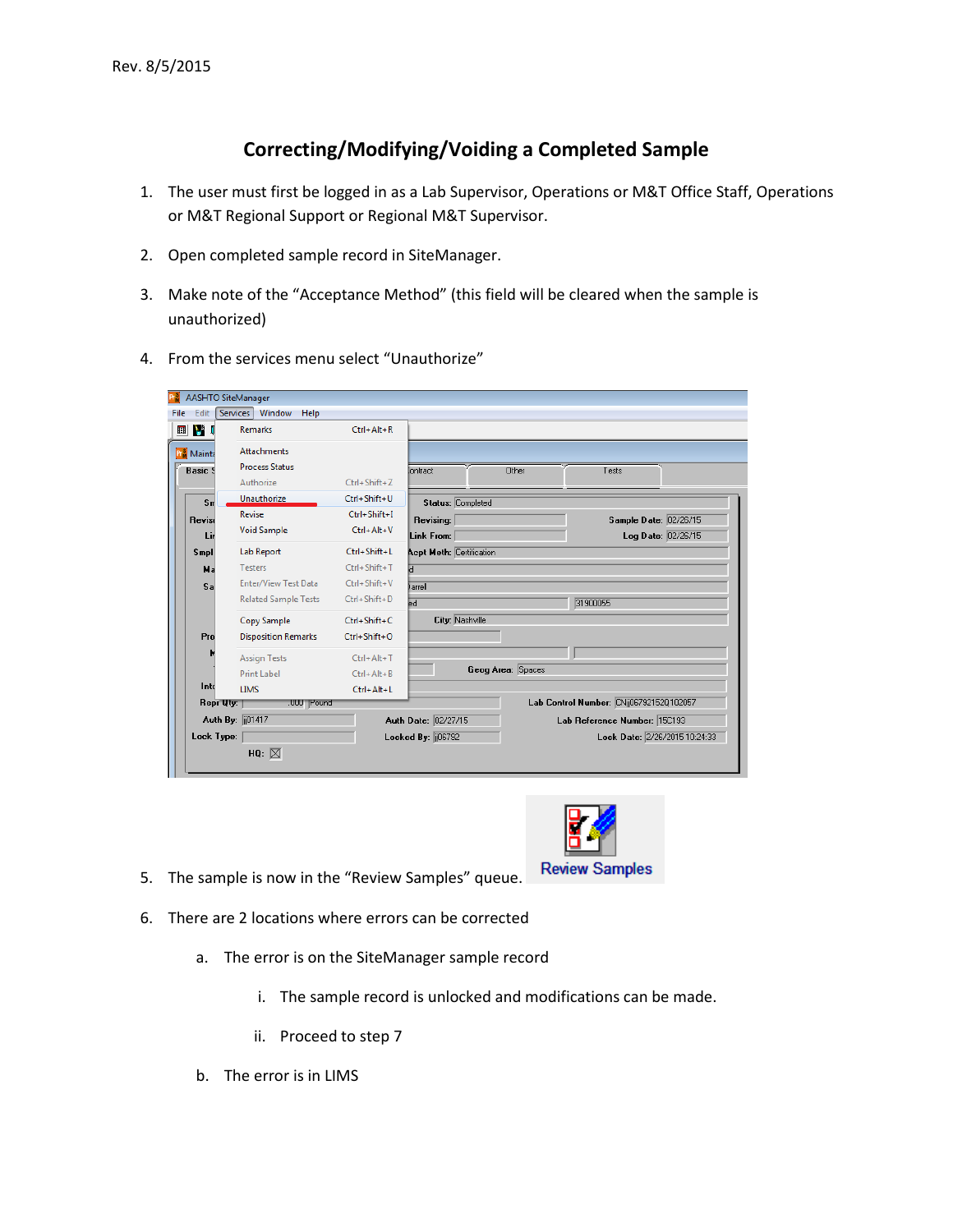- i. Open the Review Samples window and find sample to be modified
- ii. Select the Sample ID field. Right click and select Copy from pop-up menu
- iii. Select the Send Test Back To Lab check box. NOTE: When using this feature, add a remark. Required by policy.

| jj06792152Q10            |      | Reset<br>Apply                               |    |     |                                      |  |
|--------------------------|------|----------------------------------------------|----|-----|--------------------------------------|--|
| Lab Ref<br><b>Number</b> |      | <b>Test Method Test Description</b>          | Nu | .st | Send Test La Uni<br>mber Back To Lab |  |
| 5C193                    | Q003 | Q003 - Manufacturer's Certifica <sup>1</sup> |    |     |                                      |  |
|                          |      |                                              |    |     |                                      |  |

iv. The sample is now in the Review Tests queue. You now have 3 options of how to proceed. **Proceed to step 7 after completing the option you need**:

| C All My Lab Units C Select a Lab      |
|----------------------------------------|
| <b>Supervisor Action</b><br>Reportable |
| V                                      |
| ⊽                                      |
| ⊽                                      |
| ⊽                                      |
| ⊽                                      |
|                                        |
|                                        |
|                                        |
|                                        |

### **1. Requeueing Tests**

- a. If the reviewer wants the tester to reexamine the test results that were submitted, the reviewer will select the Requeue selection under the Supervisor Action column. The test will return to the Enter Test Results queue. The test status will be Requeue. The test number will remain the same. Remarks will be added to the test to inform the tester why the test was sent back for reexamination.
- b. To mark a test as Requeue in the Review Tests window:
- c. In the Review Tests window, select the desired test.
- d. In the Supervisor Action dropdown list, select the Requeue choice.
- e. Enter Internal Comments to the tester specifying why the test needs to be reexamined.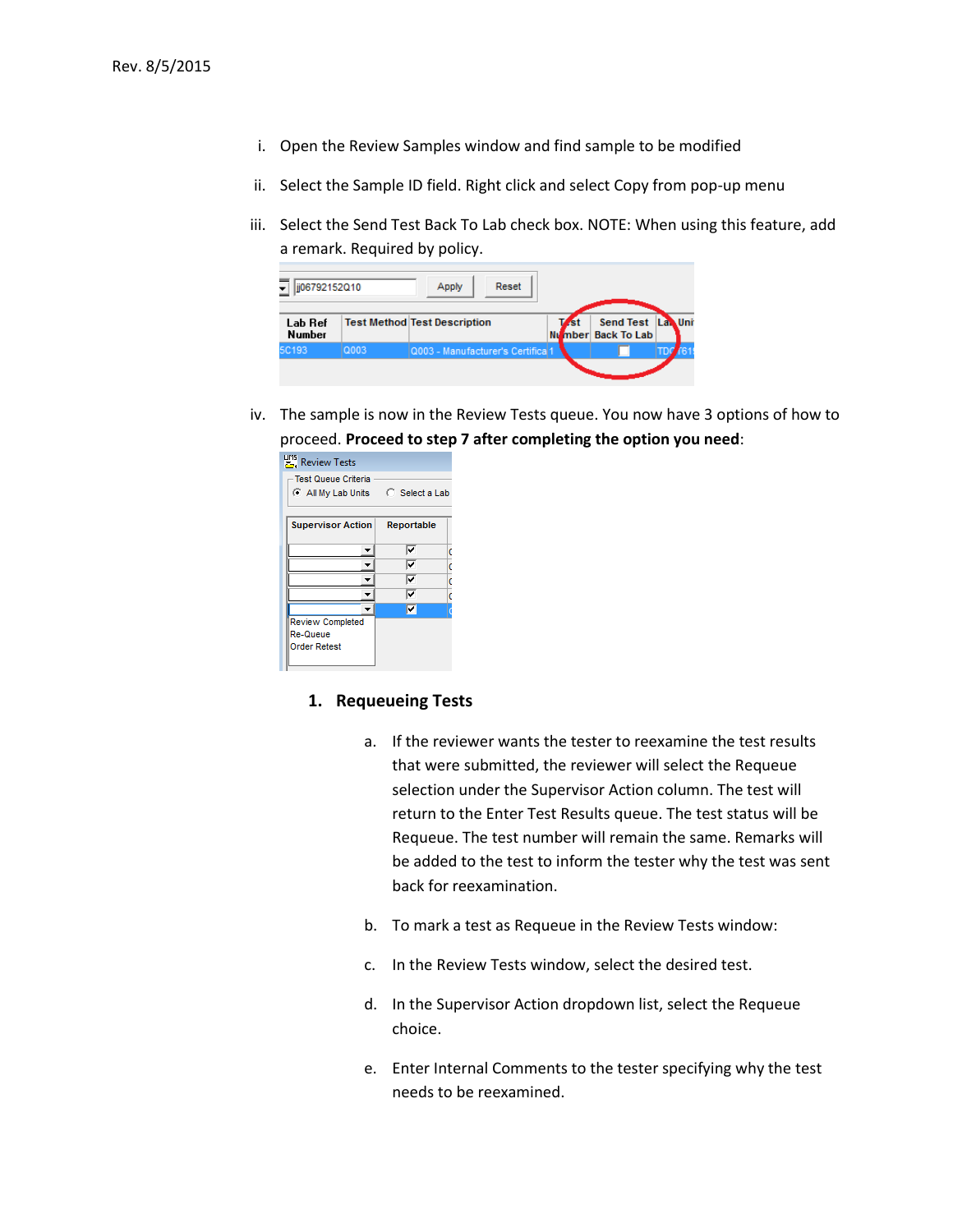f. Close the Remarks bubble. Click the Save button. The test is now in the Enter Test Results window with test results that were previously entered.

### **2. Ordering Retests**

- a. If the reviewer wants keep the original test results and order the tester to perform a new test, the reviewer will select the Order Retest choice from the Supervisor Action dropdown list. A new test will appear in the Enter Test Results queue. This new test will be linked to the sample. The test status will be Retest Ordered. The test number assigned will be the next sequential number after the highest test number for that sample's test method. The initial test results will be kept. Add remarks to indicate why the test was reordered.
- b. To order a Retest in the Review Tests window:
- c. In the Review Tests window, select the desired test.
- d. In the Supervisor Action dropdown list, select Order Retest.
- e. Enter Internal Comments to the tester specifying why the Retest is required.
- f. Close the Remarks bubble. Click the Save button. There is now a new run of the test in the Enter Test Results window.

#### **3. Add and/or remove tests:**

- a. Navigate to the Maintain Test Queue window
- b. Find and select the sample that you want to modify the assigned tests.
- c. Select the + icon to add tests or the icon to remove tests File Services Window Help